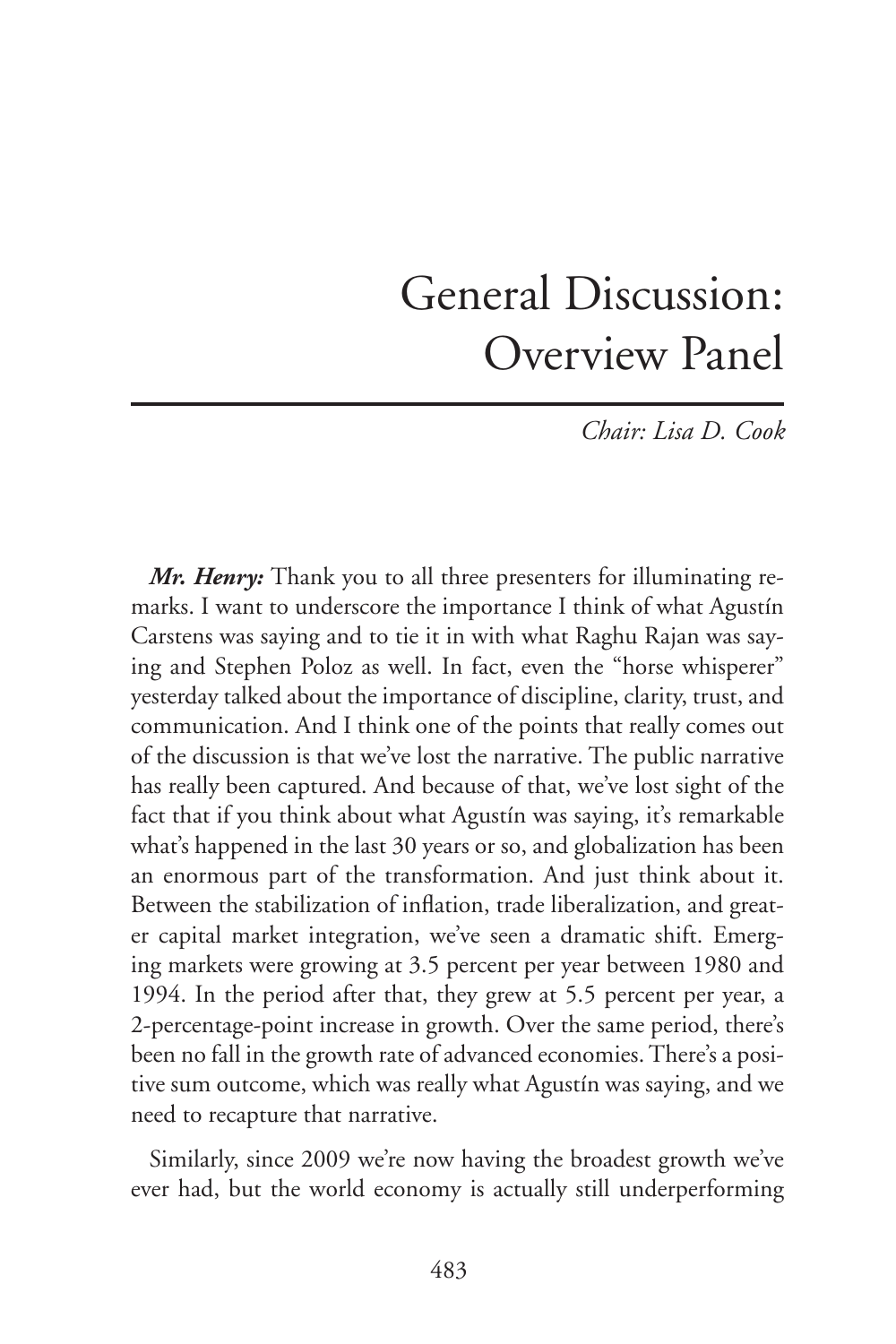relative to potential. John Taylor has pointed this out on his website. If you look at five-year moving average of U.S. growth, that five-year moving average is still way below pre-crisis levels. It's also true for the global economy and we spoke at length yesterday about the reduced rate of productivity growth in the United States.

The point was we need more globalization, not less, to deal with a number of these issues. Globalization won't solve all of these issues, but just think about for instance the challenges facing advanced economies, and an aging workforce. Immigration, greater cross-border flows of people are obviously are part of that solution. One thing we have not talked much about, and Raghu, I think, alluded to this, is greater investment in human capital in the United States. So, we increase opportunities in very much sort of the Goldin Katz sense of moving more workers into high-skilled jobs to mitigate growth in the wage premium and also to give more workers high-paying jobs.

And then finally, just to Augustín's point again about capital flows, critical again to not just growth in emerging markets, but global growth. If you think about the opportunities that exist right now with rapidly growing working age populations—there was a presentation at this very conference about four years ago of the demographics in emerging markets. So, roughly 1.7 million people are being added to the labor force every month in the world's least developed countries. China did 1.1 million a month during its boom. You look at the numbers and you realize, Kickstarter is a great thing, but Kickstarter is not going to finance 1.7 million jobs a month. More capital flows are needed not just to generate growth and employment in emerging markets, but this obviously has implications for asset returns in advanced economies with record-low interest rates. So there's a chance for a positive sum outcome, but we need to retake the "horse whisperer" narrative.

*Mr. Davis:* A great panel. Lots of things I could talk about. I want to ask about one issue and maybe Raghu touched on it most closely. And that is the political economy implications for central banking of the anti-elitist, populist wave that has manifested itself around the world in many different ways and certainly in the United States. And central banks, I think their actions, their credibility has been called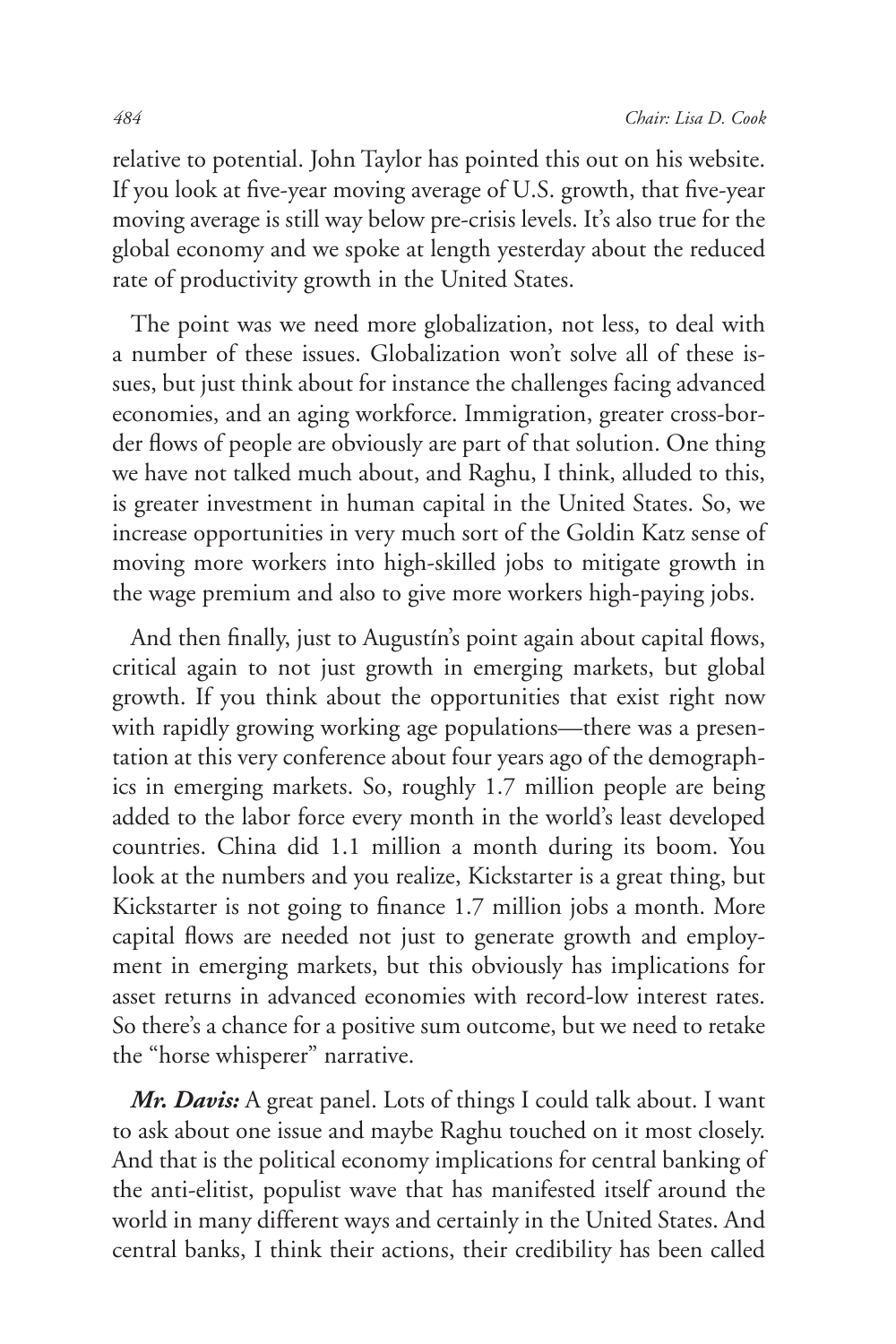into question to some extent for that reason. It seems to me, and I want to get the panel's reaction, that there is at least an argument for casting the central bank mission narrowly. Why? Because that makes it easier to understand what the central bank's doing. When it has a narrow mission, it's easier to be more transparent, it's easier to communicate about what you're trying to achieve, and it's easier for outsiders to assess the success of the central bank in achieving its mission.

Now there are good reasons why central banks have tended to broaden their portfolio of policy instruments in response to the global financial crisis. But there is a tension between purely economic reasons to broaden the scope of central bank interventions and policy instruments, and the need to deal with the populist reaction to central bank actions that seems to me to cut in the other direction. I'd love to hear the panelists' thoughts about that issue.

*Mr. Syverson:* Two things. One, Raghu, your description of the collection of the capabilities, that was really interesting. It's a sort of matching and when you think of that, that's complementarities. And I think that's kind of the way to summarize what's going on in the supply side, not just among workers, but among different kinds of capital, intangible capital, and physical capital, and workers and management. And what that means is one tends to be very stable, those combinations, because the complementarities too there's losses when those are broken up. So it's going to be a really tricky policy thing going forward in this dynamic sense trying to handle that because of the stability and the losses that come with it. But I think entry is a good focus for policy, preserving the ability to enter. That's going to be key.

*Ms. Collins:* This has been a fascinating two days. I learned a lot, and commend the authors, discussants and panelists. I would like to make three comments and then ask a question. First, a number of people over the past two days have said that the things we are talking about here apply less to services. I do not think that is uniformly true. In financial services, in higher education, in many other service areas as well, these digital aspects, the data, the data analytics, online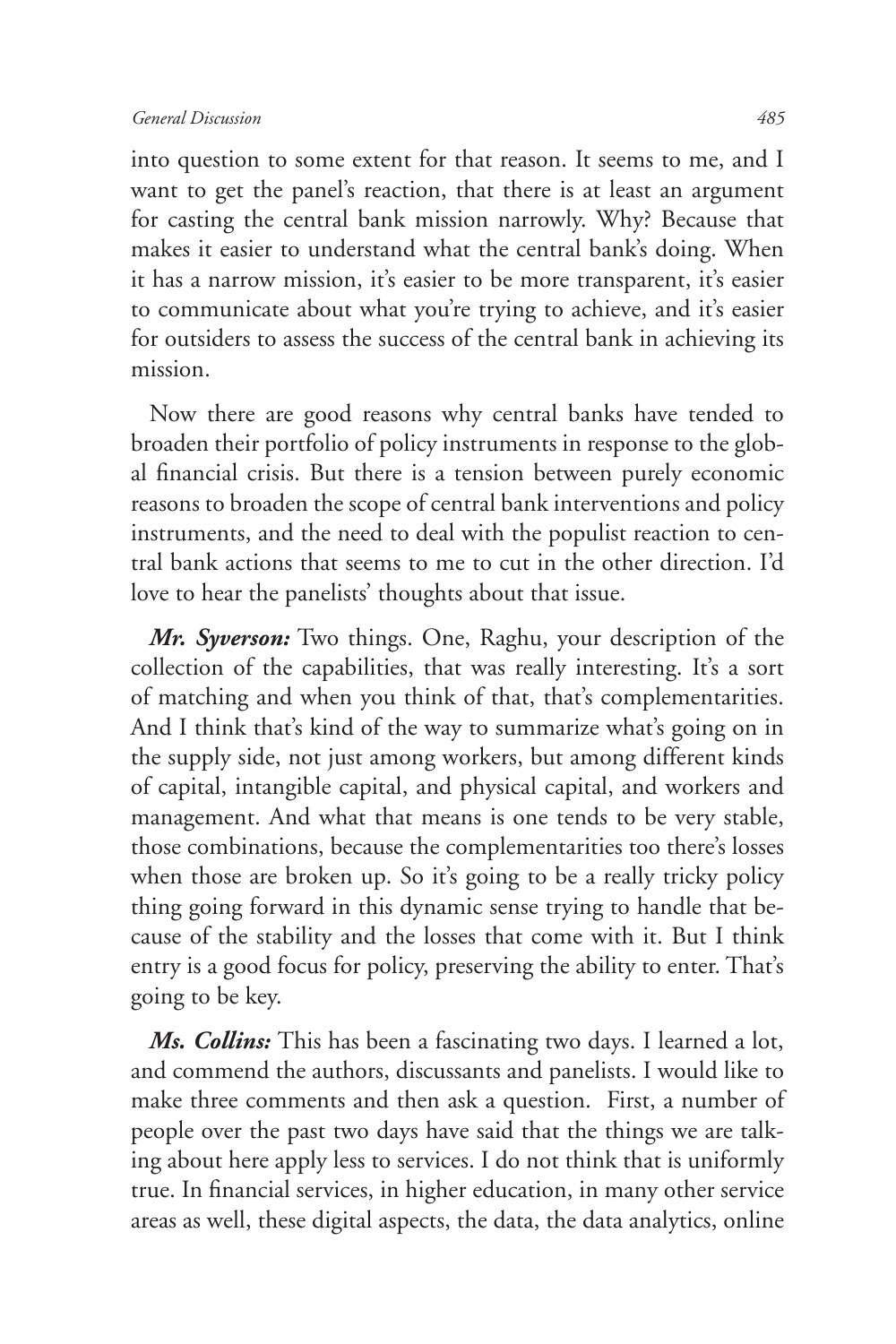access are also extremely important. These sectors should be examined in this context as well.

Second, I'm struck by the juxtaposition of the discussion we had this morning about Amazon's move toward uniform prices versus the prior points about the role that all of the increased data has played in terms of enabling many firms to target prices to specific places. That contrast seems to me really interesting and worth exploring more fully.

Third, I want to comment on the issue of communication, in the context of the data explosion we have been discussing. Those of us in this room love all of this data and are excited by (often quite technical) analyses of it. However, that can create a bigger divide with the general public, which does not tend to feel that way. To connect more broadly, it seems to me that a key part of our challenge is the creative use of stories, which can be a much, much more effective way to make our work accessible. How do we learn to use stories, that are informed by all that data and analysis, so as to narrow the divide with the public? I think it is important for us to become better at doing that.

Last, my question focuses on implications of the issues we have been discussing for longer-term economic growth, and I would be particularly interested in Raghu and Agustín's views. We have talked a lot about costs and benefits in consumer and product markets. There are clear benefits to consumers around the world from expanded access to a wider variety of products, and from the reduction in the prices of those products. Barriers to trade threaten that. However, another important set of channels relates to the fact that opportunities for economic growth often come from imitation that enables producers in developing and emerging market economies to enhance their productivity. The kinds of barrier entries we have been discussing may also threaten that critical growth pathway, with medium and long-term implications for growth around the world. This is a set of issues we have not yet discussed, and I would be very interested in the panelists' comments.

*Mr. Gorodnichenko:* I want to start with a fact. When we look at the recent estimates of potential output produced by OECD,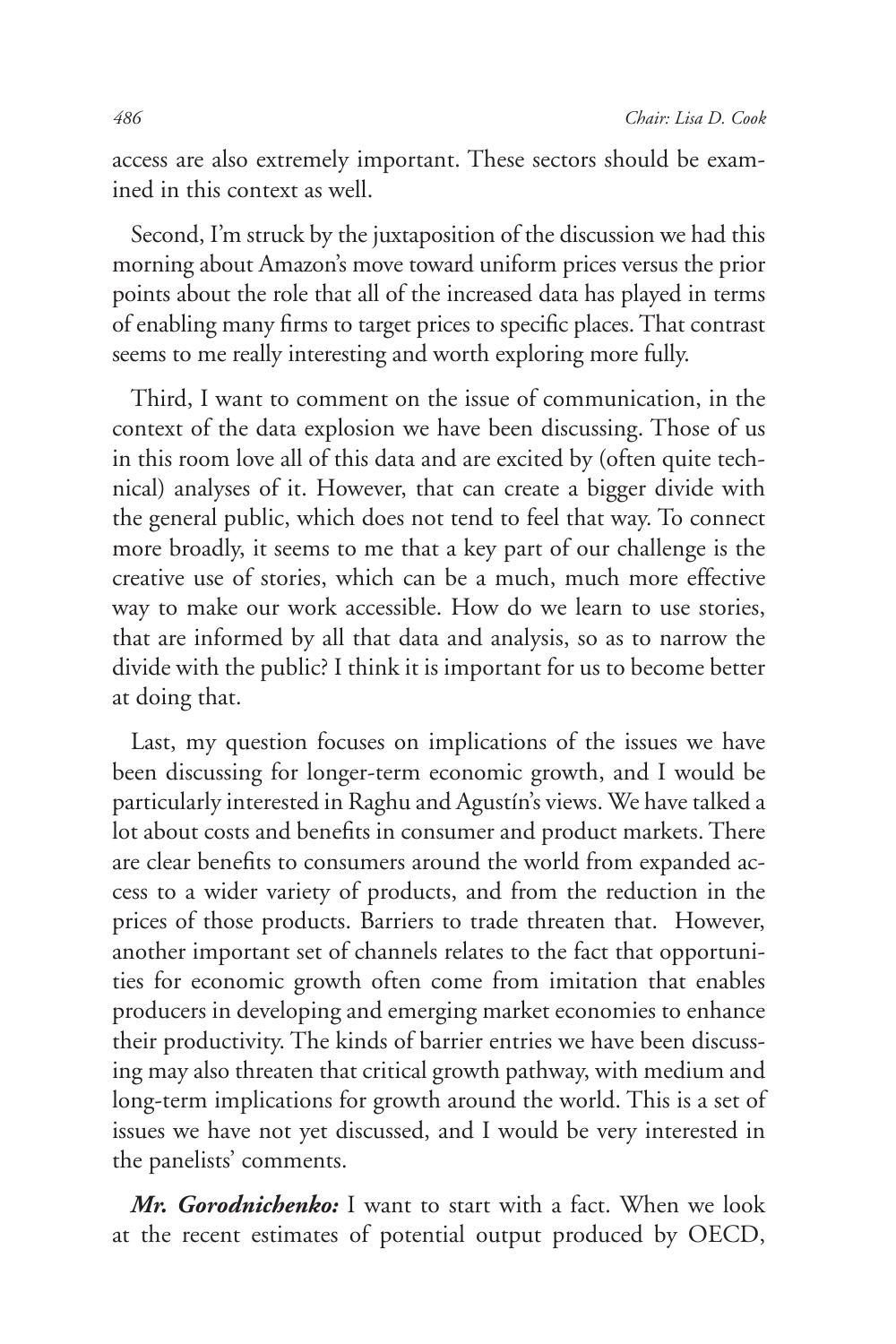IMF, CBO, or Green Books, we see massive downward revisions. So y-star is declining, the growth rate is projected to be very slow. And I have a really hard time reconciling this with the obvious spirit of this conference which says that we have limitless opportunities from new technology. I'm from Berkeley and I see a tsunami of innovation in Silicon Valley and so the economy should grow a lot faster in the future. And Governor Poloz made this observation that maybe y-star did not change that much since the Great Recession and this is why we're not observing a lot of inflation now. Maybe in 10 years we'll go back to the current situation and we'll say, well you know, we were too restrictive in our monetary policy. We could go a little further in the recent example that Chairman Powell mentioned yesterday that Alan Greenspan was very good at identifying the signs in the economy that were suggesting we had a spurt in productivity, but it was very hard for him and it was a hunch, an assumption. And I was wondering what kind of data we as academics can provide to policymakers to convince you that this y-star is accelerating, it's possibly growing faster, and it's not as small as suggested by the estimates by CBO and other agencies.

*Mr. Carstens:* Very briefly with respect to the comments by Peter Henry: in a way they have something to do with Steve Davis and Raghu's comments about central bankers. I think a problem policymakers have in general is that we don't think about the life cycle of policies. Most of the time we announce certain policies, we implement them, we put them into practice, but then as time passes, we take the results for granted. There is not much effort put into keeping the flame alive. That has happened with the benefits of trade and with the benefits of low and stable inflation. At some point, we feel "we have conquered this, people understand it, let's move on to other issues." Looking at NAFTA, we had a very well-organized effort to defend the benefits of free trade and increased regional integration. But that was in the 1990s. As we move forward, and especially when the global financial crisis came, nobody talked again about NAFTA. Then suddenly, for very different reasons, protectionism comes back and we're caught off guard. I would say also that in many countries, the benefits of low and stable inflation and the narrative about how that was obtained, which Susan Collins mentioned, has been lost.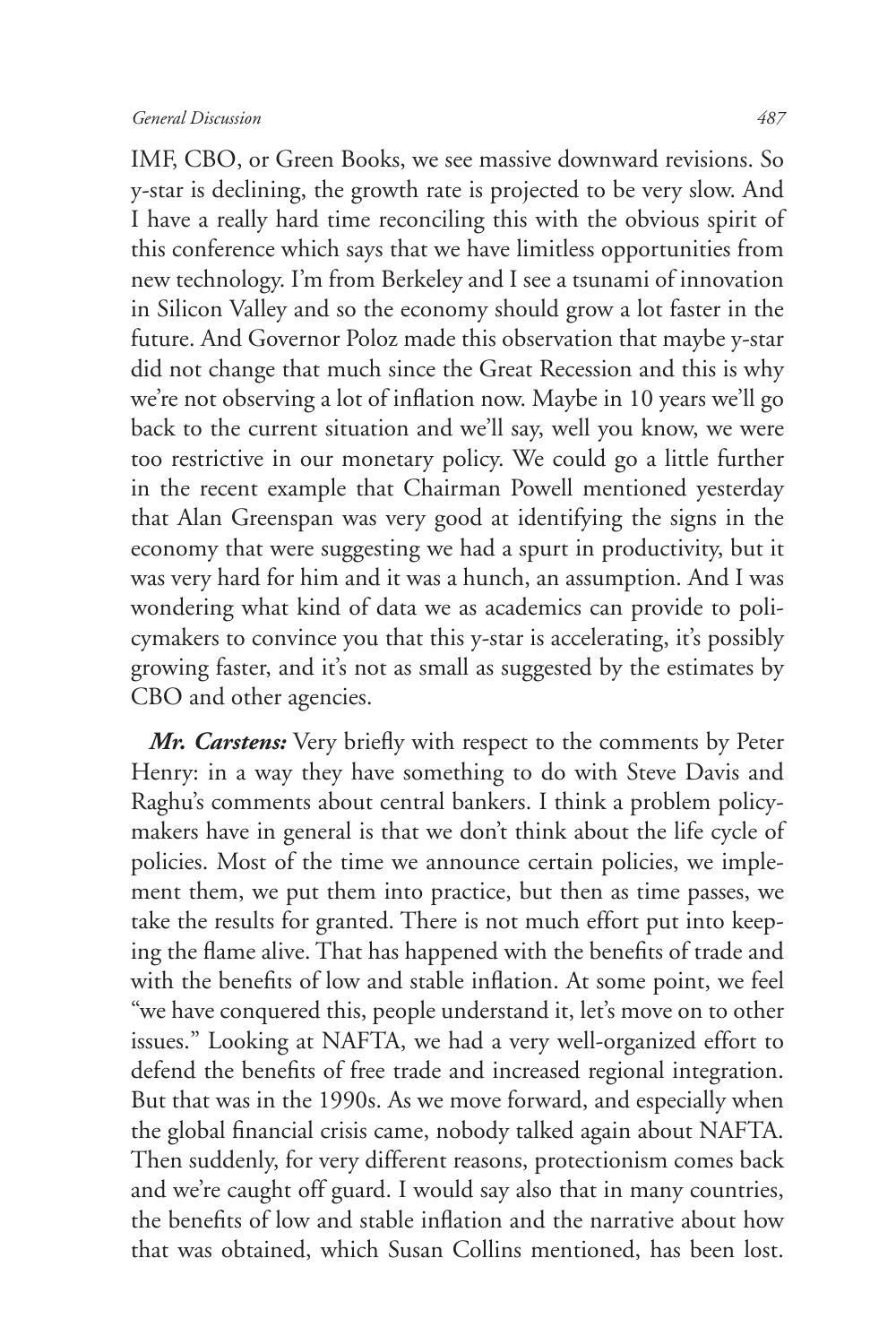We need to keep this alive. We need to continue reminding people what the benefits of low, stable inflation are and the key role that central banks play there. It's very telling, for example, that in two countries that in recent months that have shown major economic stability problems—Argentina and Turkey—a common denominator is that their administrations still do not respect the autonomy of the central bank. That generated huge confidence problems. It was not the sole problem, but certainly it was a major catalyst. To follow up on Steve's comment: this populist accusation that central banks are elitist calls for us to respond by putting in very transparent policies, in a balanced way, as central banks have done through the years.

There is a comment that Raghu made. You seem to hint that central banks do not pay enough attention to domestic issues. My perception is just the contrary. I can't think of any central bank that starts by discussing the international scenario. Mostly, in our policy communications, we really want to emphasize what is affecting our main constituencies. So I don't think that we have a bias toward an international dimension.

To close, with respect to Susan's comments on the benefits of trade that we have seen through the last three decades, I can talk about what I've experienced in Mexico. The efficiency gains from open markets are huge. In Mexico in 1992, 80 percent of our exports were oil and we were vulnerable to huge movements in the price of oil. Now exports of oil in Mexico are less than 10 percent of the total and we have a far broader, diversified economy. Industries that in the past we could only have imagined being competitive in are now competitive. That shows that providing the right incentives for businesses produces tremendous welfare gains, on top of what you mentioned about the benefits to the consumer. So in terms of a better resource allocation, the benefits are huge, and I think we should bring more of this in our public debate.

*Mr. Poloz:* Yes, Peter, I would love to have the power of that "horse" whisperer" we saw last night, but that's just something that's an aspiration. From Steve, I think that the global financial crisis and period after have given central banks a reputation for being able to fix about anything, kind of a puffed-up reputation, and I agree that it's time to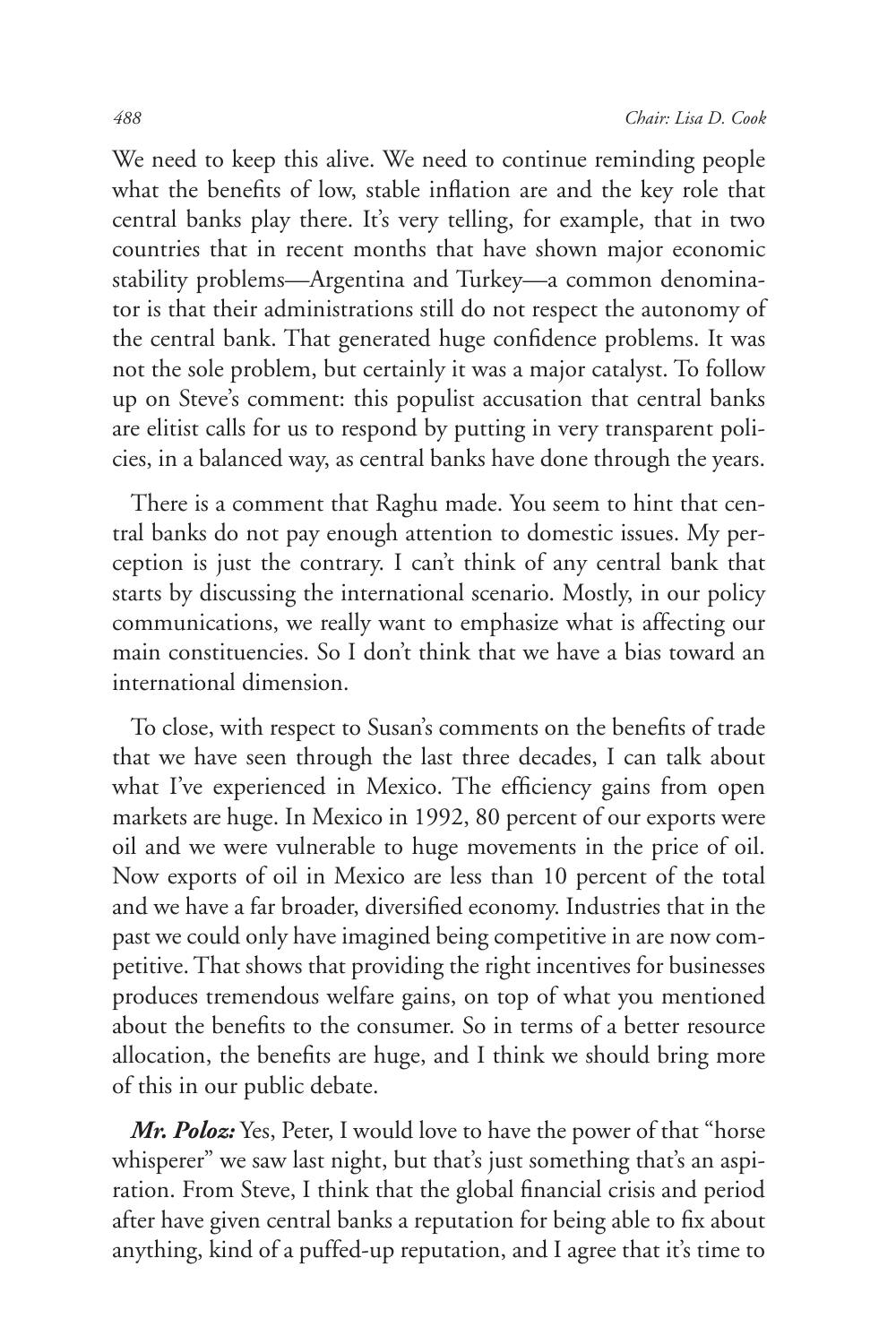re-emphasize what our actual role is. And that is, for many of us anyway, to offer an anchor, an inflation anchor that everybody can count on. That's the best contribution we can make. And if we believe in divine coincidence, that covers equilibrium on the real side anyway. Not everybody believes that. Take for example, right now people are up in arms about the implications of tariffs, tariffs from the United States, but then you have countervailing tariffs domestically. So right away, the commentators are saying, "Well there's another reason why the central bank will keep rates unchanged." To Susan's point, we tell the story. Well actually, it's a little more complicated than that. I know this is going to hurt something so you think monetary policy can fix it but it's actually a really complex shock with probably positive effect on inflation since we're at full employment and so on. It may be transitory, but it may not look it, so there will be credibility effects if you don't at least meet that head on. So inflation is going to go up while the economy slows, which of course is the most awkward situation for a central bank. So we've been saying, you know, that wouldn't be our job to clean that up. It just wouldn't. In fact, if you're asking how it will look, chances are rates will go up and not down, and it's the opposite to what they think. I think it's important to come back to what is our best contribution that we can make, and it is a narrow one I think. I agree with that completely.

So Yuriy Gorodnichenko, comments around y-star. Yes, there are massive revisions to potential output, all in negative direction, and that's because nobody has the courage to forecast what we're talking about here. Those measures of potential are driven usually by HP filters that are going to be data dependent and they're going to slow down, and that's all. They're going to take a while to slow down, longer than they should, and they'll take longer than they should to speed up. But they will speed up if the hypothesis is correct. Then those filters will gradually pick it up and you'll be revising potential output too late, but that's why I describe it as a policy risk. It's a risk that needs managing as opposed to figuring out how much it's gone up, revising potential output and then have everybody take shots at you because you're just cherry-picking and looking at excuses to justify certain policy. That's the reality that we face. So yes, we think this is a phase of every business cycle where potential output picks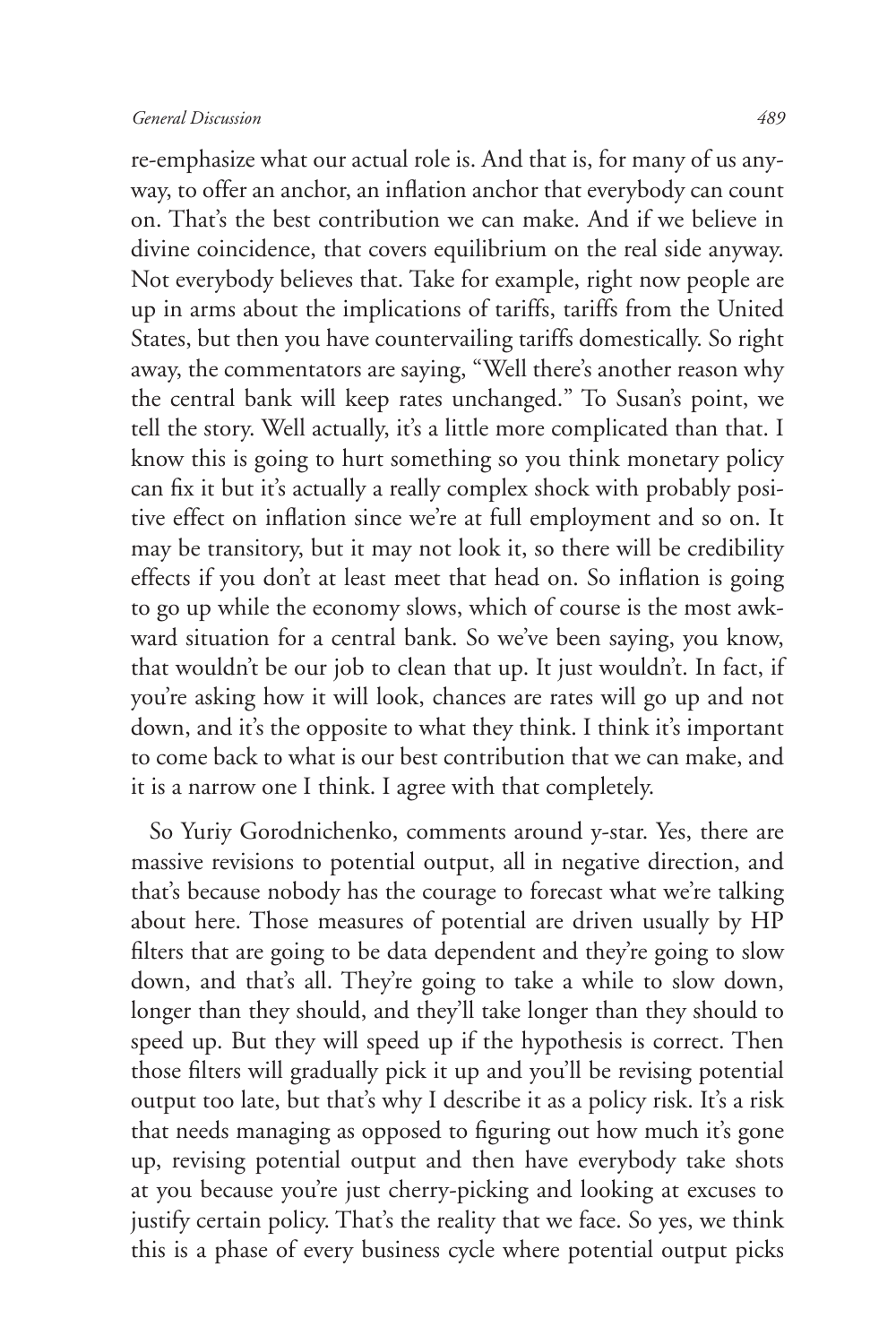up speed. It's not uniquely because of digital disruption. It's always the case that when we get to this point, and firms are convinced, and they start to invest more, and things pick up speed. Unfortunately, disruption of the global trading system has come at just the point where that was about to occur. So it may not happen as expected. But in any case, we expect it, and the tools are designed to pick it up gradually and therefore are risk averse. Then you manage the remaining risk in the way I described by saying, well I'm going to be a little more gradual and watch how things play out because this could take longer than the models say.

*Mr. Rajan:* On the issue of central bank mandates, I did not mean central banks pay more attention to the international. I think this also relates to Steve Poloz's point on whether central banks should have a more narrow mandate. I think we should be very clear about the mandate, but I think in this integrated world there is a real question about whether domestic mandate is enough or there's some notion of international responsibility which has to come in when there are large, potentially disruptive, cross-border capital flows. My bias is toward having some notion of what the international responsibility is come into central bank mandates over time because central banks do have some influence over international spillovers from their policies. But we have to be very clear and the real problem right now is we're not clear. The public actually thinks central banks have more responsibility, they do more on the international side, that they're not paying enough attention to the domestic side. And, of course, central banks don't say enough about why the international side is important. One example is the Federal Reserve swaps that were contracted with emerging markets during the crisis. They were very helpful in alleviating dollar shortage, but there was enormous pushback from Congress, as it asked "Why did you have to do it?" So that's where I think clarity about what the mandate is and why it's useful would be good. And that implies some rethinking of the framework that we have. Now it's difficult under the current political circumstances. There is no domestic appetite for any international concerns, but that's precisely where we need to educate the public a little more, that international disruption comes back to hit us.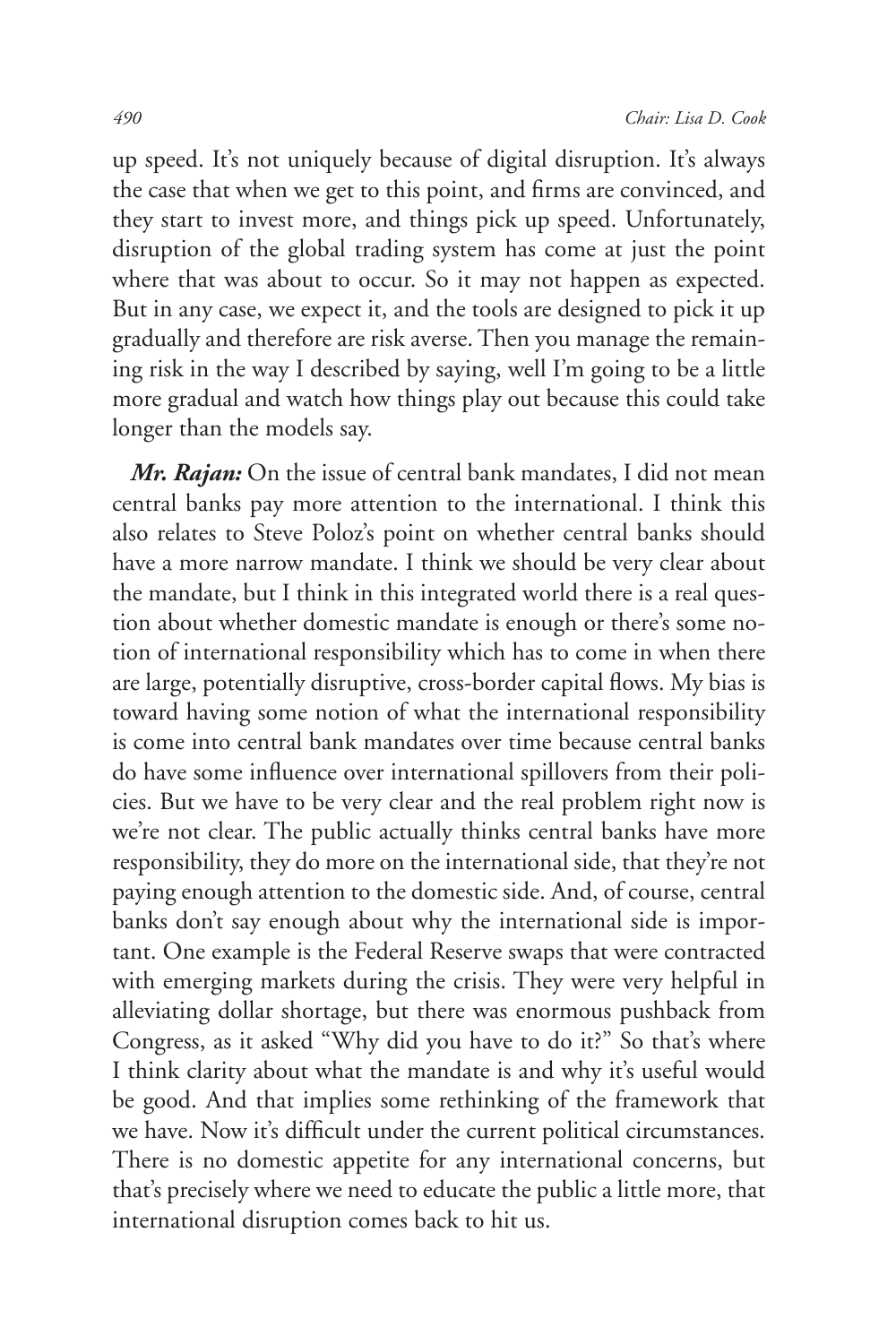## *General Discussion 491*

To Chad Syverson's point on the conglomeration economies, I absolutely agree with you that the productivity or efficiency effects of breaking up the superstar firms would be very problematic. I think all that's important to note is that in the presence of agglomeration economies, yes the receiving entity benefits from the smart or capable person who goes there but the entity that loses that capable person is worse off. Of course, that economy is better off in terms of aggregate production but inequality increases. That's really the problem with agglomeration economies.

On the shift in views on trade, I think it's extraordinary that today's pro-trade policymakers are so much more from the emerging markets. They're saying we need global openness, when 15 years ago it was the other way around. Emerging markets were being pushed by industrial countries and multilateral institutions on the need to be more open. And interestingly, the kind of studies that David Autor and his coauthors in the United States have done on the adverse effects of China trade on employment and social well-being of local communities, these have been done before. They were done in the emerging markets showing large adverse distributional effects of trade, concentrated in particular areas; crime went up, unemployment went up. But emerging markets didn't make that a reason why they should go protectionist. Perhaps we were too callous toward our own population, but we realized there was a distributional effect of trade and that is part of the consequences of having open trade. I think we need to have more of that kind of open discussion, and this goes to Steve's point, in this country. Obviously we need to do far better for the losers, and this has to be the central focus of our policies. But we must also emphasize that trade makes the large majority better off. How to have the discussion is, I think, an important challenge.

*Mr. Spriggs:* I want to make three statements. It is counterproductive to use as a pejorative, this use of "protectionism." It doesn't help having conversations. It's labeling other people's viewpoints and taking them out of context. It's not helpful. Second, if what was happening was that everybody was doing better, some people were just doing even better, that would be one thing. The problem in the United States is that a lot of people are doing worse. This isn't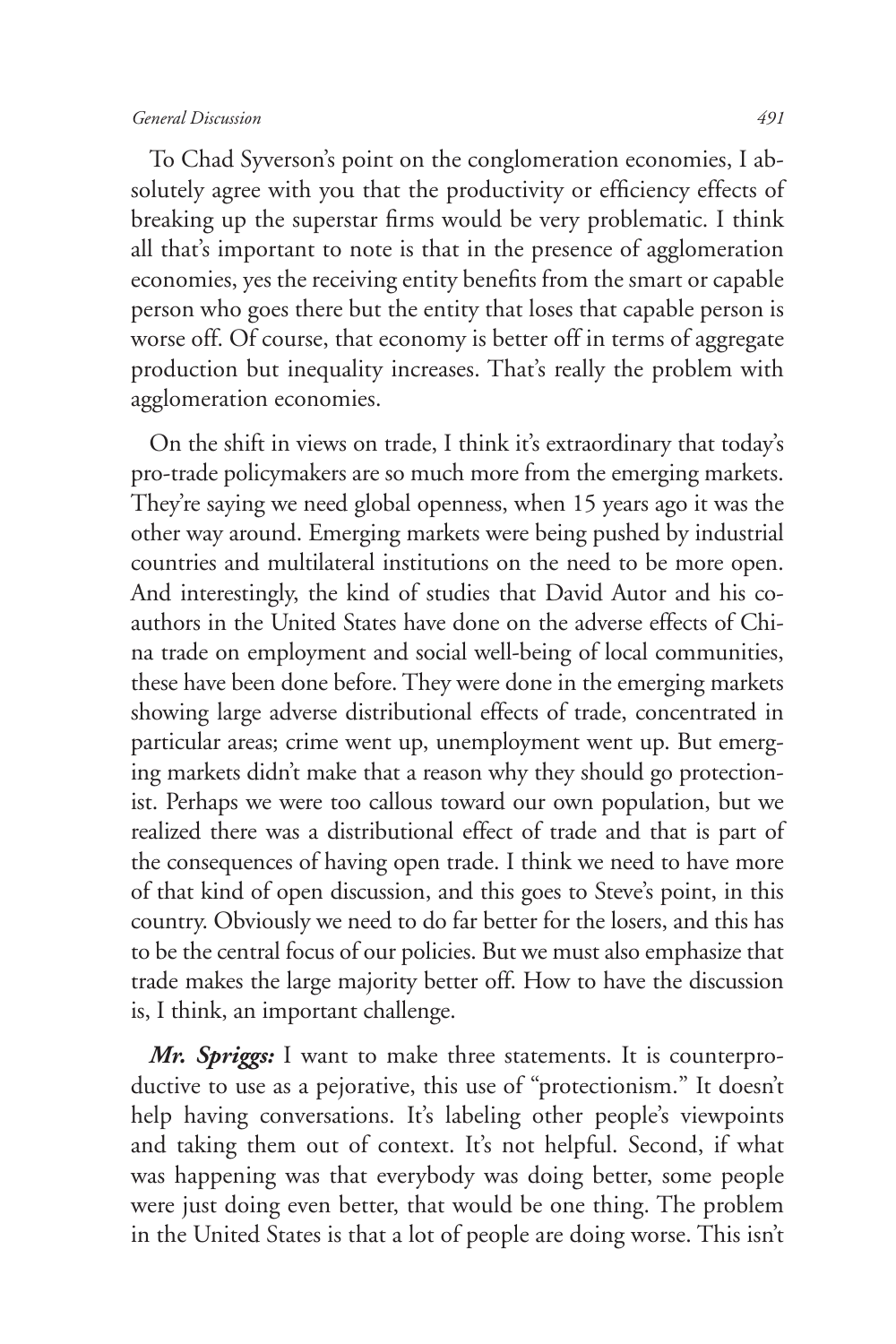simply they're losers who are losers in a relative sense. They're losers in an absolute sense. And when we have had other transformations, we should remember we generated lots of winners. When we got rid of sharecropping we got U.S. Steel and General Motors as our two largest employers. Training up to be an auto worker or a steel worker was made possible because unions made those good jobs and made them pay, and made the transformation from sharecropping to those jobs acceptable. The largest employers in the United States today are Walmart and McDonald's. It doesn't say very much about a nation when your largest employers are not General Motors and U.S. Steel. The central bank needs to worry about the permanent trade deficit of the United States, and it is a structural trade deficit when you look at the composition of what we bring in. Ignoring the oversupply of steel that took place because of the downturn and not having had international cooperation about what do we do with the oversupply of steel is not constructive. There should be and should have been discussions about oversupply in a number of industries and how do we resolve it.

Raghu, thank you for your comments. I think just as you did before, your words are going to go down, and people in the future will thank you for warning central bankers. I think the clear problem is all of these forces are taking place. Chairman Powell started the conference with a very good warning about thinking of what are the risks of worrying about inflation versus the trade-off with unemployment and economic activity and how do you balance the cost and benefits. The new pattern we're in isn't created by central bankers, but the costs have changed and are shifting as to what happens if there is unemployment, and particularly when there's a political economy to the economic concentration that's taking place. Central bankers need to reconfigure what are they doing, and do they contribute to exacerbating that imbalance. Steve, even if you only have one target and were very transparent about it, you end up not being neutral because if you say, "I only care about inflation, and that's all I do," it will still have consequences. It's not possible to be impartial to some of the forces that are there. And Raghu, I think you gave them a good warning. I'm afraid they're still going to see it's a train at the end of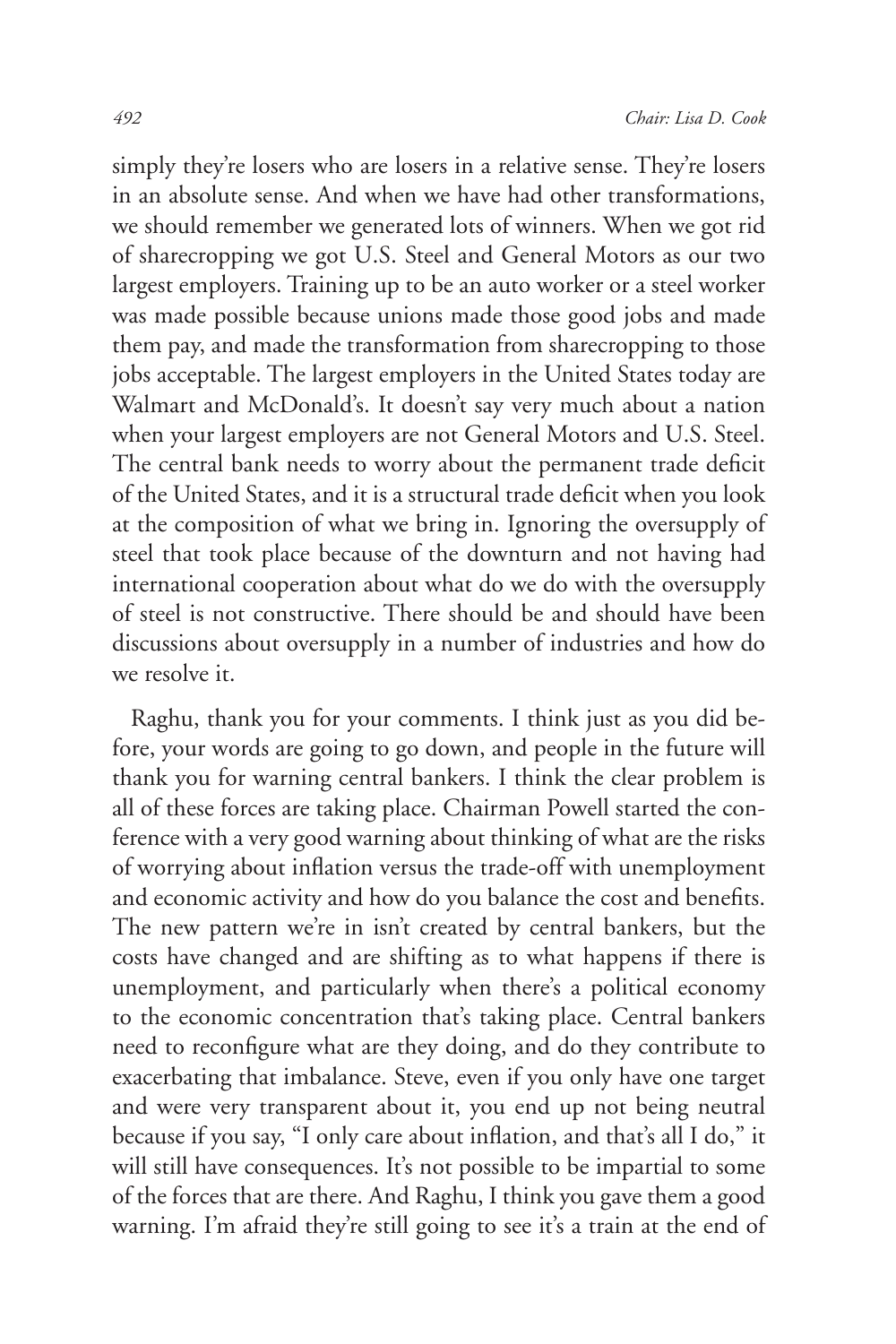the tunnel and not a light at the end of a tunnel, and I hope they listen to you this time.

*Mr. Rehn:* Thanks for a very insightful panel discussion and I have two questions. In fact, the first is related to concentration and to market power to which Raghu referred to in his remarks. I think there is a rather interesting and puzzling difference between the United States and Europe in this regard, and I wonder what is actually the chain of causality, which Thomas Philippon, for instance, dealt with in his paper and presentation. Is it only the more rigorous competition and antitrust policies in Europe compared to the United States that is the main explanation? Or, is it rather the incomplete nature of the single market in Europe compared to the United States? Could it be so that when you have less concentration and less market power in Europe, that may actually be because there are less successful firms, especially in the digital platform economy because of the lack of a true single market where you can innovate, invest, and create a positive circle in a big scale. So for me, in a way, the conclusion of this is we still need to complete the single market in Europe, especially as it comes to services and the digital economy, and I would like to have your take on this.

My second brief question to Steven. You referred to digital disruption and transformation of the economy and the banking industry. Despite being a central banker, you didn't actually refer to a digital central bank currency or digital cash as an option, as an alternative. For instance, the Swedish central bank has been examining this quite thoroughly as some other central banks. So in your view, as to digital central bank currency, is it too early, or will that never happen?

*Ms. Buch:* Thank you. I agree with everyone who has spoken about central bank mandates. We have to be very clear about what our mandate is about, and we need to find good explanations/narratives so that we can make ourselves understood. I would like to add two aspects to this discussion. One is that there are parts of our mandates where we don't act independently. When it comes, for instance, to regulation or to financial stability, we have to interact with other policymakers. I think we have to be very clear about that. And I wonder whether, as we discuss the international dimension, we shouldn't also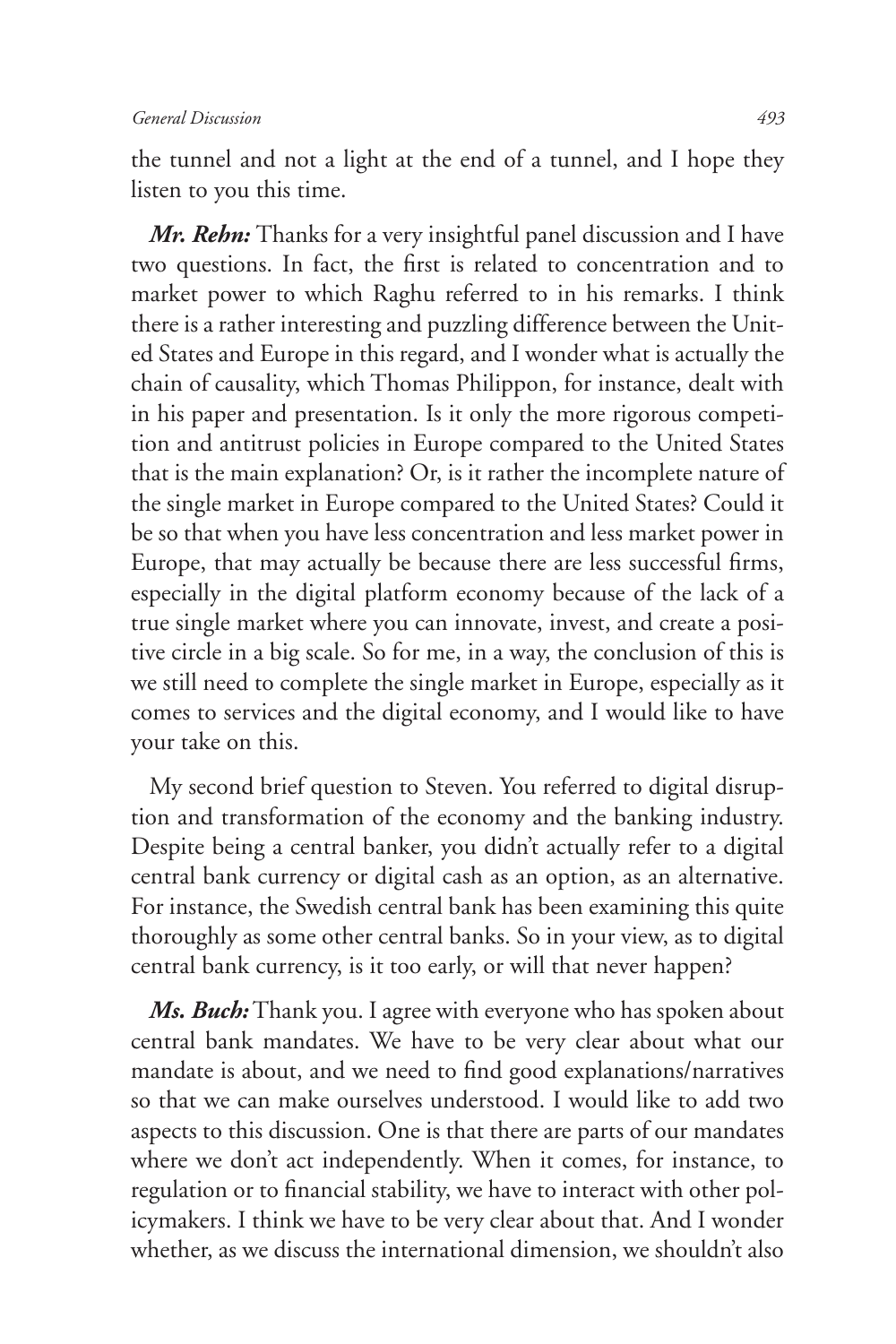be talking more about these mandates and differences across countries. It's not only about monetary policy, but also financial stability policies and macrofinancial policies where we need mechanisms for international policy coordination. To some extent, we have these coordination mechanisms in Europe with our European Systemic Risk Board. We have to make very clear what those different mandates are and where we act as central bankers dealing with monetary policy or with other policy areas.

*Mr. Wilcox:* I'd like to offer a little different perspective on the issues around defining, measuring and pursuing y-star. I agree completely that these are difficult and important questions, but they may be a little more limited than maybe generally appreciated. I'd like to use this moment to issue what could be regarded as a partisan singing of Ben Bernanke's praises. Bernanke I think was brilliant and courageous for many reasons through the financial crisis. One of the more subtle reasons was that he reoriented, in my perception anyway, the pursuit of the stabilization of real activity away from stabilizing output around potential and toward the stabilization of labor market conditions around maximum sustainable employment consistent with inflation being at 2 percent. Now that doesn't mean that a lot of the difficult measurement questions effervesce and indeed we're attempting hard at the Federal Reserve and in cooperation with the statistical agencies to improve economic measurement. But it does finesse some of the most difficult economic measurement questions associated with, for example, estimating the rate of growth of potential GDP. I hope that history books 10, 15 and 20 years from now will recognize that among Bernanke's many contributions, that one was really important.

*Ms. Cook:* I will add one more question. Yesterday, it was brought up that a lot of the data that we're talking about are in private hands, and it seems to me that, if I were in your shoes, either current central bankers or former central bankers, I'd be extremely worried about this. So how worried are you that data that typically would be available to the central bank—the central bank used to be the place with the comparative advantage of having a lot of information—is no longer in your hands? If you wouldn't mind, if you'd address that, as well.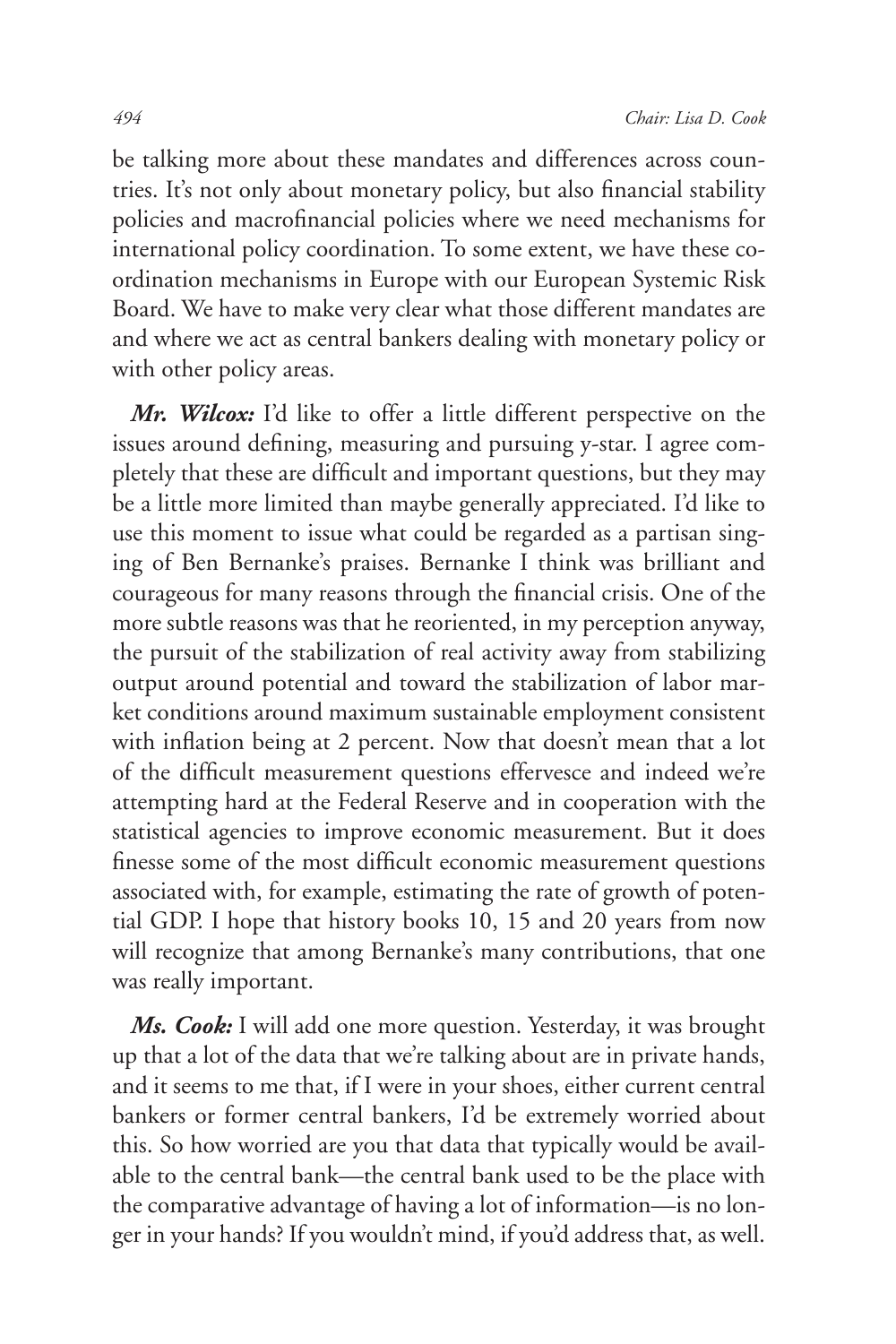## *General Discussion 495*

*Mr. Rajan:* I'll leave the question of data to other central bank governors other than to say there are always entities in the private sector that have more information on domestic issues than central banks have. Nevertheless, central banks have a lot of economists working on these issues, as well as some detailed private data that is nonpublic. It could be enough to make broad judgments. Central banks don't have to know every last detail in order to make policy.

On digital cash—I refer here not to anonymous digital tokens which simply replace fiat money but deposit accounts at the central bank, where interest can be paid on "cash." I can see central bank getting into digital cash as something that raises two issues: First, is it going to price liquidity services appropriately when this intermediates the banks? Second, do the banks continue to benefit from raising deposit money as opposed to other forms of finance? When banks get crowded out of deposits, are you undermining the functioning of banks? Some would say, "No, no, you're benefiting banks because you're taking them out of that risky business of deposit-based funding," while others, me included, think that funding through demandable deposits is fundamental to the bank's intermediation function. Which leads to the second issue; once a central bank does have deposits from everybody in it, how does it get the money out? What does it invest in? And if it invests in government securities, how does the government get the money back out to the private sector? I think that's a really important issue that we need to consider as well.

*Mr. Poloz:* I'll follow off on what Raghu was just saying, but a different view on that, which is that you can separate the provision of digital currency from the intermediation issue. Cash has a very important function in today's economy and it's not going away. It's still the only thing that gives you actually true, final settlement. I'll extend 20 bucks and I pay them, that's it, that's all. But if I have to give them my debit card or some sort of a wallet, they're still going through an intermediary and it's not final, it just is. So cash will still count and if there's a demand for it to be in digital form in the future, central banks will provide it. But I think it's quite feasible to separate that from disintermediating banks just as today we don't disintermediate banks by providing capital to the system.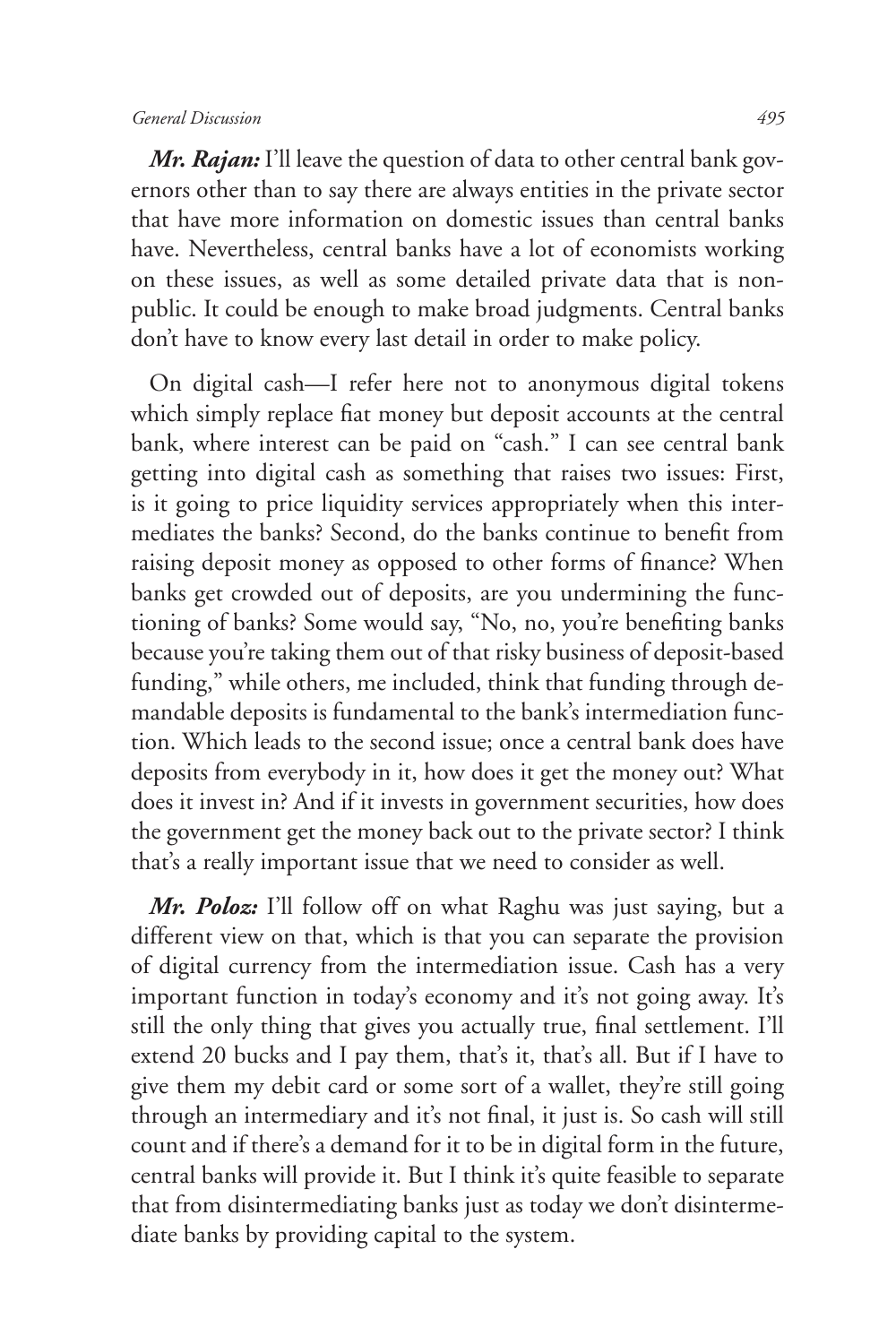On y-star, David's point, so for us anyway, and I think this is pretty common, there's a full coherence between our notion of what u-star is and what y-star, how y-star is behaving. There's a bottom-up process that goes through the labor market components that gets us to what we think is y-star. And then of course, the additional element of what's our assumption on investment in the capital stock. Just slightly more complicated, but at the same time it's slightly more important to the overall. I think of y-star more like dark matter. It's not observable, it's out there, but you can see its influence. That's why I argued in my talk one of the reasons why perhaps inflation has underperformed in so many places is that we're missing some of this stuff that's going on and we're prone to miss it.

So, yes, the big data is falling into private hands and I think that I don't worry about that. What we do is we're talking to those folks and getting access, tapping into it. We're now hiring data scientists to work along with our economists and doing lots of exciting things with big data. I'm actually very optimistic that we'll learn a lot from the big databases.

*Mr. Carstens:* I would suggest we shouldn't get caught up in semantics. If you don't want to use the word "protectionist," let's use the term "trade restrictions." And let's also not fall into the trap of discriminating between international and national trade restrictions. If you put trade restrictions between California and Arizona, or California and Nevada, it will have negative welfare impacts. The point is that it is well documented that trade restrictions generate welfare losses, generate distortions, and can make a central bank following its single most important mandate take actions that otherwise it wouldn't need to take. Now if we agree with Bill Spriggs, that people are worse off, we have to identify why that is. And if we're going to talk about freer trade, that might generate some transition issues, and those transition issues need to be addressed. But they have to be addressed in the most effective ways, through relocation and through training, to facilitate resource allocation and even by including these type of policies in trade agreements. I fully agree with what you said. The trade deficit of the United States is a structural issue, and it has to be addressed by tackling the fact that spending exceeds income.